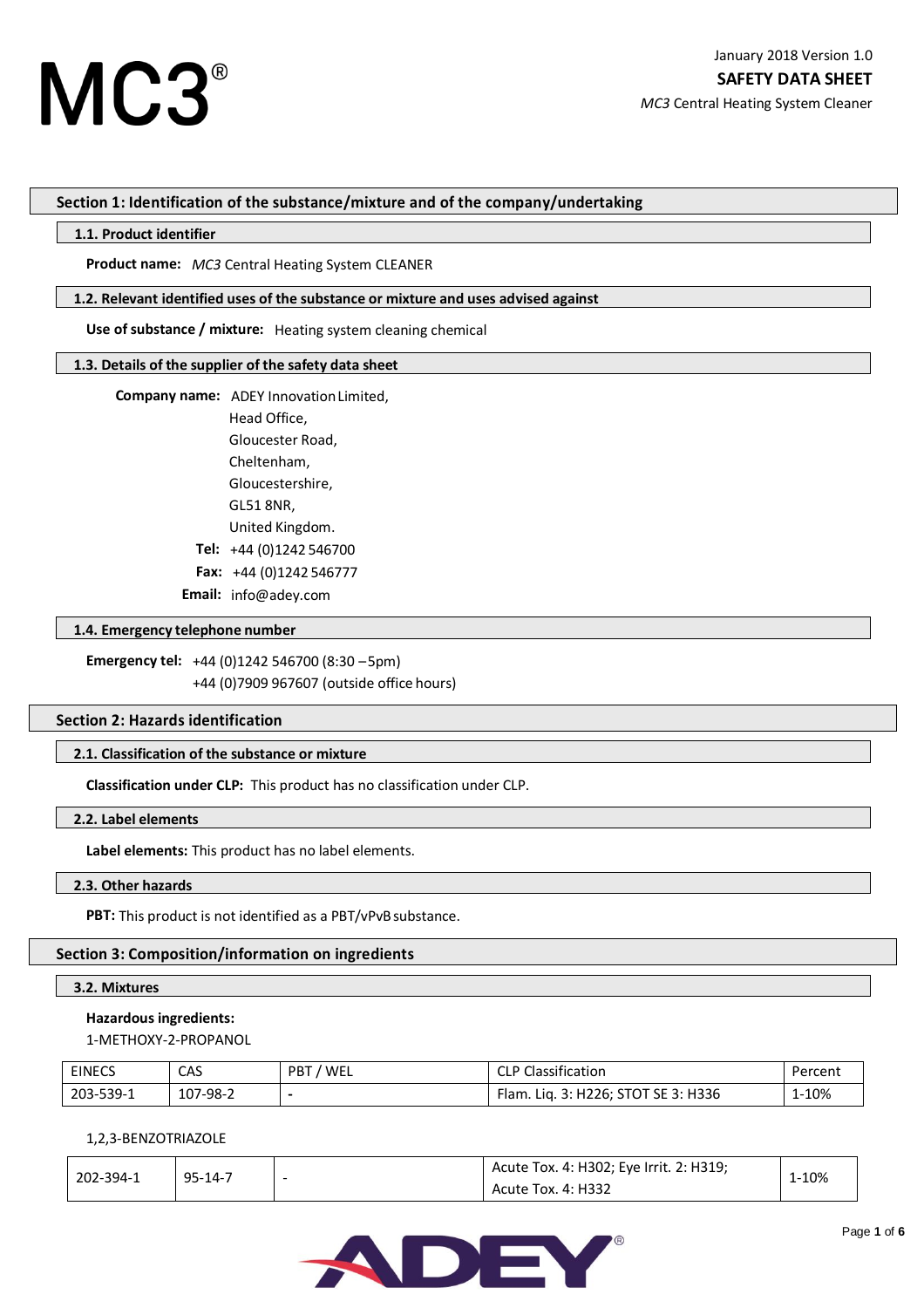# **Section 4: First aid measures**

## **4.1. Description of first aid measures**

**Skin contact:** Wash immediately with plenty of soap and water

**Eye contact:** If eye irritation occurs or persists seek medical advice.

 **Ingestion:** Wash out mouth with water.

**Inhalation:** Not required under normal conditions of use. Move to fresh air.

## **4.2. Most important symptoms and effects, both acute and delayed**

**Skin contact:** There may be mild irritation at the site of contact.

**Eye contact:** There may be irritation and redness.

 **Ingestion:** There may be irritation of the throat.

**Inhalation:** No symptoms.

# **4.3. Indication of any immediate medical attention and special treatment needed**

**Immediate/special treatment:** Not applicable.

# **Section 5: Fire-fighting measures**

# **5.1. Extinguishing media**

**Extinguishing media:** Suitable extinguishing media for the surrounding fire should be used.

## **5.2. Special hazards arising from the substance or mixture**

**Exposure hazards:** Not applicable.

## **5.3. Advice for fire-fighters**

**Advice for fire-fighters:** Wear self-contained breathing apparatus. Wear protective clothing to prevent contact with skin and eyes.

## **Section 6: Accidental release measures**

## **6.1. Personal precautions, protective equipment and emergency procedures**

**Personal precautions:** Refer to section 8 of SDS for personal protection details.

# **6.2. Environmental precautions**

**Environmental precautions:** Avoid release into the environment.

# **6.3. Methods and material for containment and cleaning up**

**Clean-up procedures:** Wash the spillage site with large amounts of water.

## **6.4. Reference to other sections**

**Reference to other sections:** Refer to section 8 of SDS. Refer to section 13 ofSDS.

## **Section 7: Handling and storage**

**7.1. Precautions for safe handling**

**Handling requirements:** Ensure there is sufficient ventilation of the area.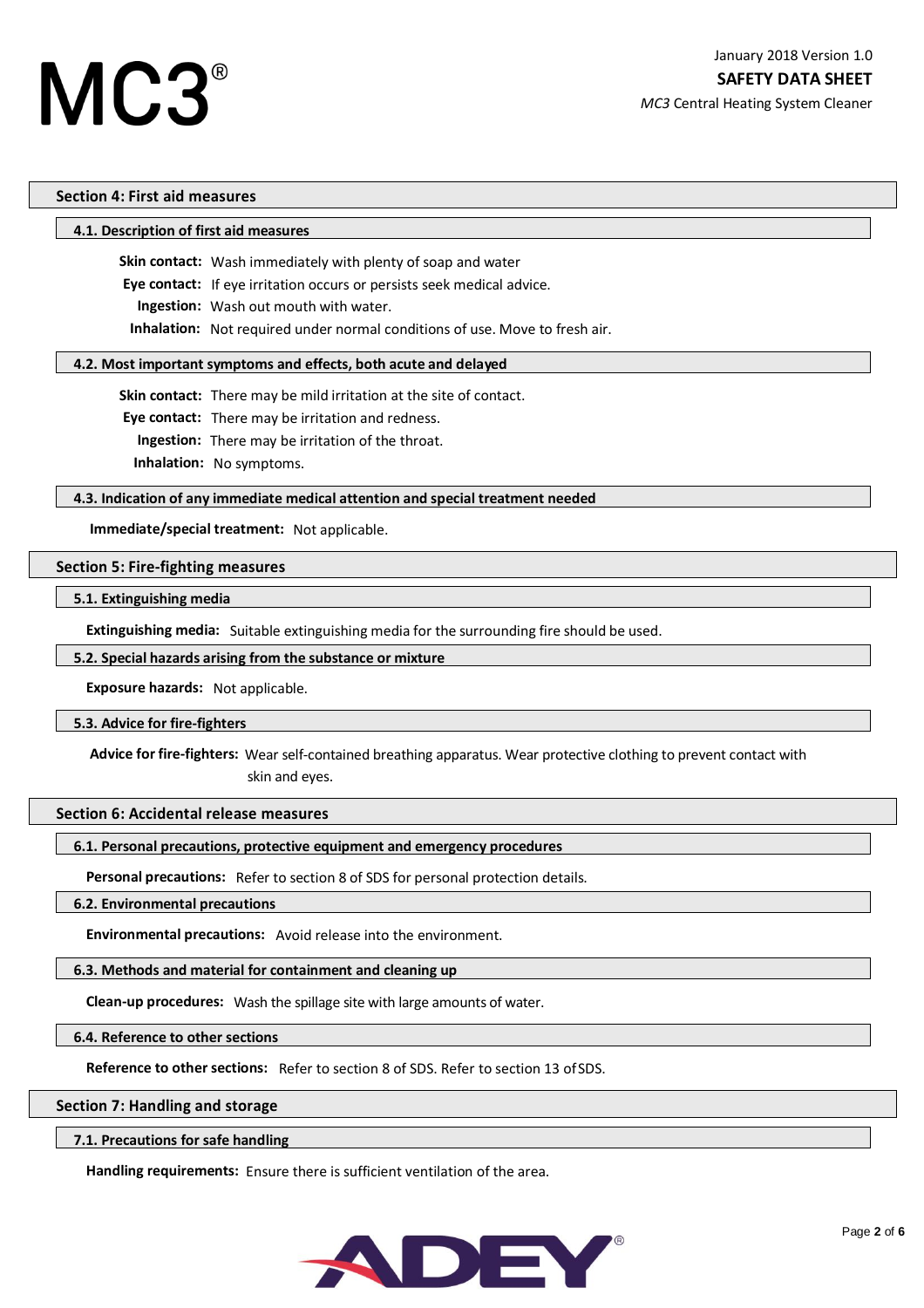

*MC3* Central Heating System Cleaner

#### **7.2. Conditions for safe storage, including any incompatibilities**

**Storage conditions:** Store in a cool, well ventilated area. Keep container tightly closed.

**Suitable packaging:** Must only be kept in original packaging.

# **7.3. Specific end use(s)**

Specific end use(s): No data available.

## **Section 8: Exposure controls/personal protection**

# **8.1. Control parameters**

#### **Hazardous ingredients:**

1-METHOXY-2-PROPANOL

Workplace exposure limits: Workplace exposure limits:

| <b>State</b> | 8 hour TWA            | 15 min. STEL          | 8 hour TWA | 15 min. STEL |
|--------------|-----------------------|-----------------------|------------|--------------|
| UK           | 375 mg/m <sup>3</sup> | 560 mg/m <sup>3</sup> |            | -            |

# **DNEL/PNEC Values**

**DNEL / PNEC:** No data available.

#### **8.2. Exposure controls**

**Engineering measures:** Ensure there is sufficient ventilation of thearea.  **Respiratory protection:** Respiratory protection not required. **Hand protection:** Protective gloves. **Eye protection:** Safety goggles. **Skin protection:** Protective clothing.

# **Section 9: Physical and chemical properties**

# **9.1. Information on basic physical and chemical properties**

| State:                                                  | Liguid                                    |                                     |                    |  |
|---------------------------------------------------------|-------------------------------------------|-------------------------------------|--------------------|--|
| Colour:                                                 | Clear/Brown                               |                                     |                    |  |
| Odour:                                                  | Characteristic odour.                     |                                     |                    |  |
| Evaporation rate: No data available.                    |                                           |                                     |                    |  |
|                                                         | <b>Oxidising:</b> No data available.      |                                     |                    |  |
| Solubility in water: No data available.                 |                                           |                                     |                    |  |
| Viscosity:                                              | No data available.                        |                                     |                    |  |
| <b>Boiling point/range °C:</b> No data available.       |                                           |                                     |                    |  |
| <b>Flammability limits %: lower:</b> No data available. |                                           | Melting point/range°C:              | No data available. |  |
|                                                         | <b>Flash point °C:</b> No data available. | upper:                              | No data available. |  |
| Autoflammability <sup>°</sup> C: No data available.     |                                           | Part.coeff. n-octanol/water:        | No data available. |  |
| <b>Relative density:</b>                                | 1.10 g/cm <sup>3</sup>                    | Vapour pressure: No data available. |                    |  |
| VOC g/I:                                                | No data available.                        | pH: 6.5                             |                    |  |

**9.2. Other information**

**Other information:** No data available.

**Section 10: Stability and reactivity**

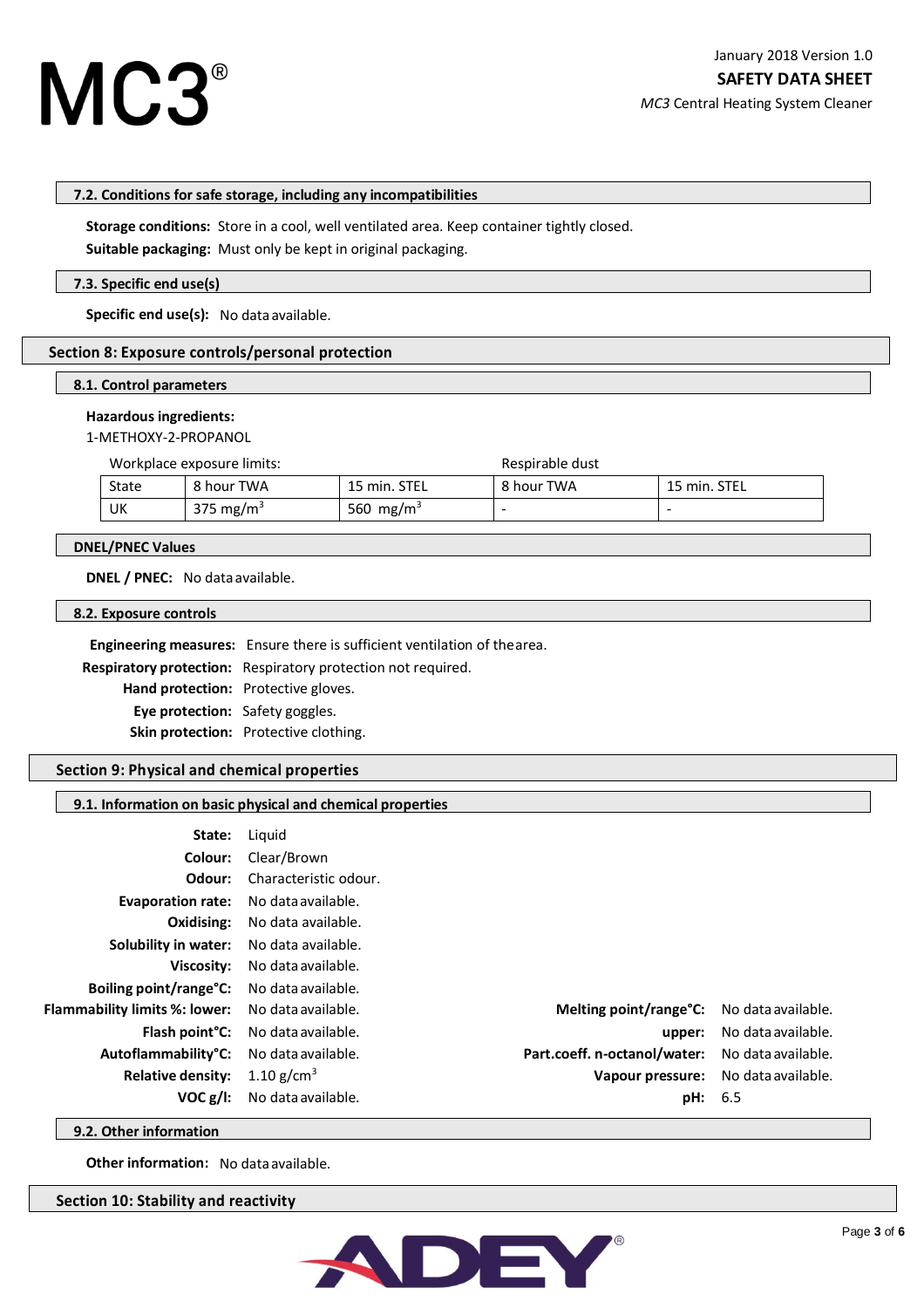# **10.1. Reactivity**

**Reactivity:** Stable under recommended transport or storage conditions.

## **10.2. Chemical stability**

**Chemical stability:** Stable under normal conditions.

# **10.3. Possibility of hazardous reactions**

**Hazardous reactions:** Hazardous reactions will not occur under normal transport or storage conditions.

# **10.4. Conditions to avoid**

# **10.5. Incompatible materials**

**Materials to avoid:** Strong oxidising agents. Strong acids. Strong bases.

# **10.6. Hazardous decomposition products**

**Haz. Decomp. products:** No data available.

# **Section 11: Toxicological information**

# **11.1. Information on toxicological effects**

## **Hazardous ingredients:**

| <b>IVN</b> | <b>RAT</b> | LD50        | mg/kg |
|------------|------------|-------------|-------|
| ORL        | <b>MUS</b> | LD50        | mg/kg |
| ORL        | <b>RAT</b> | <b>LDLO</b> | mg/kg |

# **1-METHOXY-2-PROPANOL**

# **1,2,3-BENZOTRIAZOLE**

| <b>DERMAL</b> | <b>RAT</b> | LD50 | >1000 | mg/kg |
|---------------|------------|------|-------|-------|
| ORAL          | <b>MUS</b> | LD50 | 615   | mg/kg |
| ORAL          | <b>RAT</b> | LD50 | 560   | mg/kg |

**Toxicity values:** No data available.

# **Symptoms / routes of exposure**

**Skin contact:** There may be mild irritation at the site of contact.

**Eye contact:** There may be irritation and redness.

 **Ingestion:** There may be irritation of the throat.

**Inhalation:** No symptoms.

# **Section 12: Ecological information**

# **12.1. Toxicity**

**Hazardous ingredients:**

**1,2,3-BENZOTRIAZOLE**

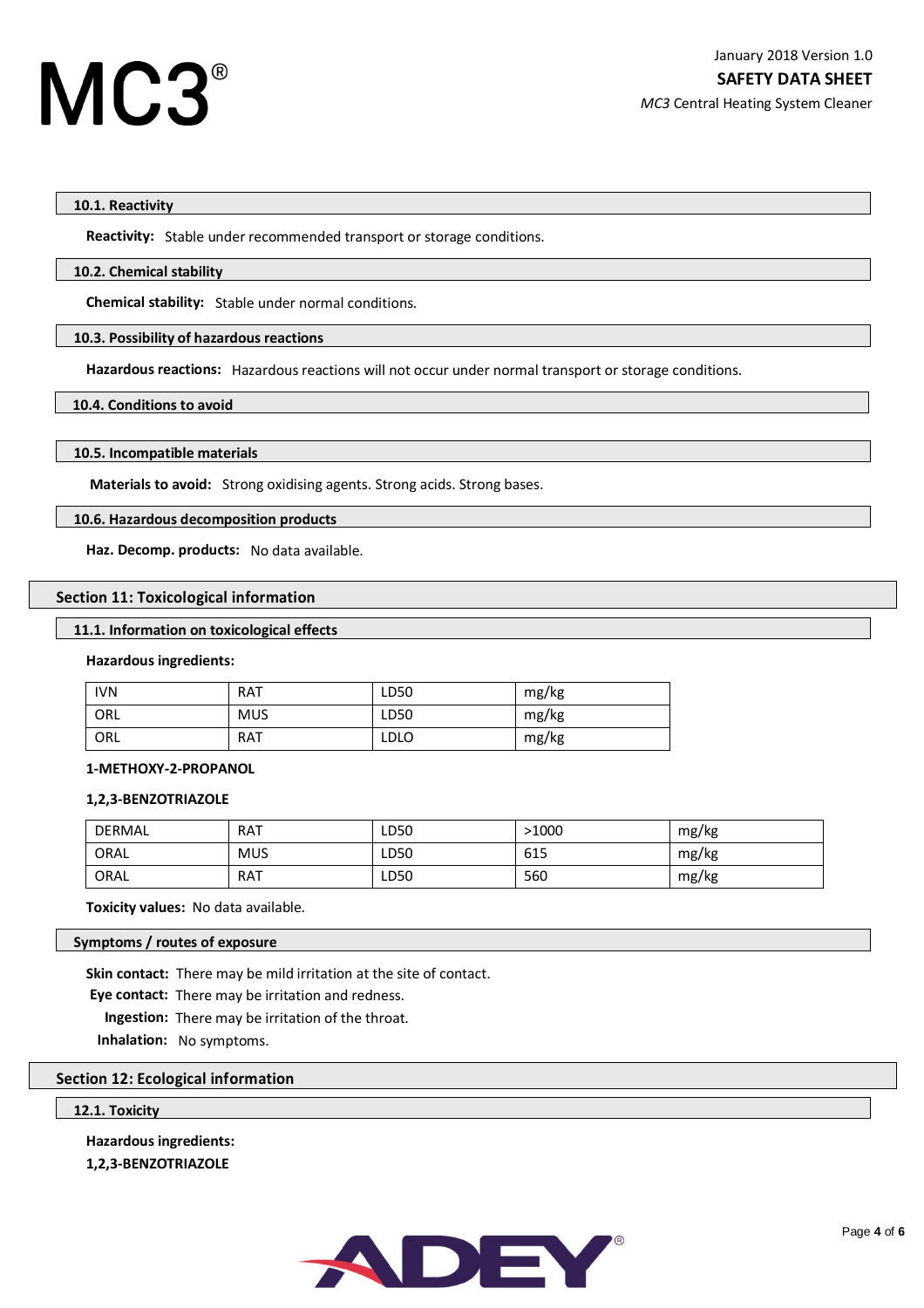# MC3

*MC3* Central Heating System Cleaner

| Daphnia magna | <b>48H EC50</b> | 91 | mg/1 |
|---------------|-----------------|----|------|
| <b>FISH</b>   | 96H LC50        | 39 | mg/  |

# **12.2. Persistence and degradability**

**Persistence and degradability:** Biodegradable.

#### **12.3. Bioaccumulative potential**

**Bioaccumulative potential:** No bioaccumulation potential.

**12.4. Mobility in soil**

**Mobility:** Readily absorbed into soil.

#### **12.5. Results of PBT and vPvB assessment**

**PBT identification:** This product is not identified as a PBT/vPvBsubstance.

**12.6. Other adverse effects**

**Other adverse effects:** Negligible ecotoxicity.

#### **Section 13: Disposal considerations**

#### **13.1. Waste treatment methods**

**Disposal operations:** Deposit into or on to land (e.g. landfill,etc.)

**Disposal of packaging:** Disposal should be in accordance with applicable regional, national and local laws and regulations.

**NB:** The user's attention is drawn to the possible existence of regional ornational regulations regarding disposal.

#### **Section 14: Transport information**

**Transport class:** This product does not require a classification fortransport.

## **Section 15: Regulatory information**

# **15.1. Safety, health and environmental regulations/legislation specific for the substance or mixture**

**EU legislation:** Regulation (EC) No 1272/2008 of the European Parliament and of the Council of 16 December 2008 on classification, labelling and packaging of substances and mixtures (as amended).

#### **15.2. Chemical Safety Assessment**

**Chemical safety assessment:** A chemical safety assessment has not been carried out for the substance or the mixture by the supplier.

## **Section 16: Other information**

## **Other information**

**Other information:** This safety data sheet is prepared in accordance with Commission Regulation (EC)No 1272/2008. **Phrases used in s.2 and s.3:** H226: Flammable liquid and vapour.

H302: Harmful if swallowed.

H319: Causes serious eye irritation.

H332: Harmful if inhaled.

H336: May cause drowsiness or dizziness.